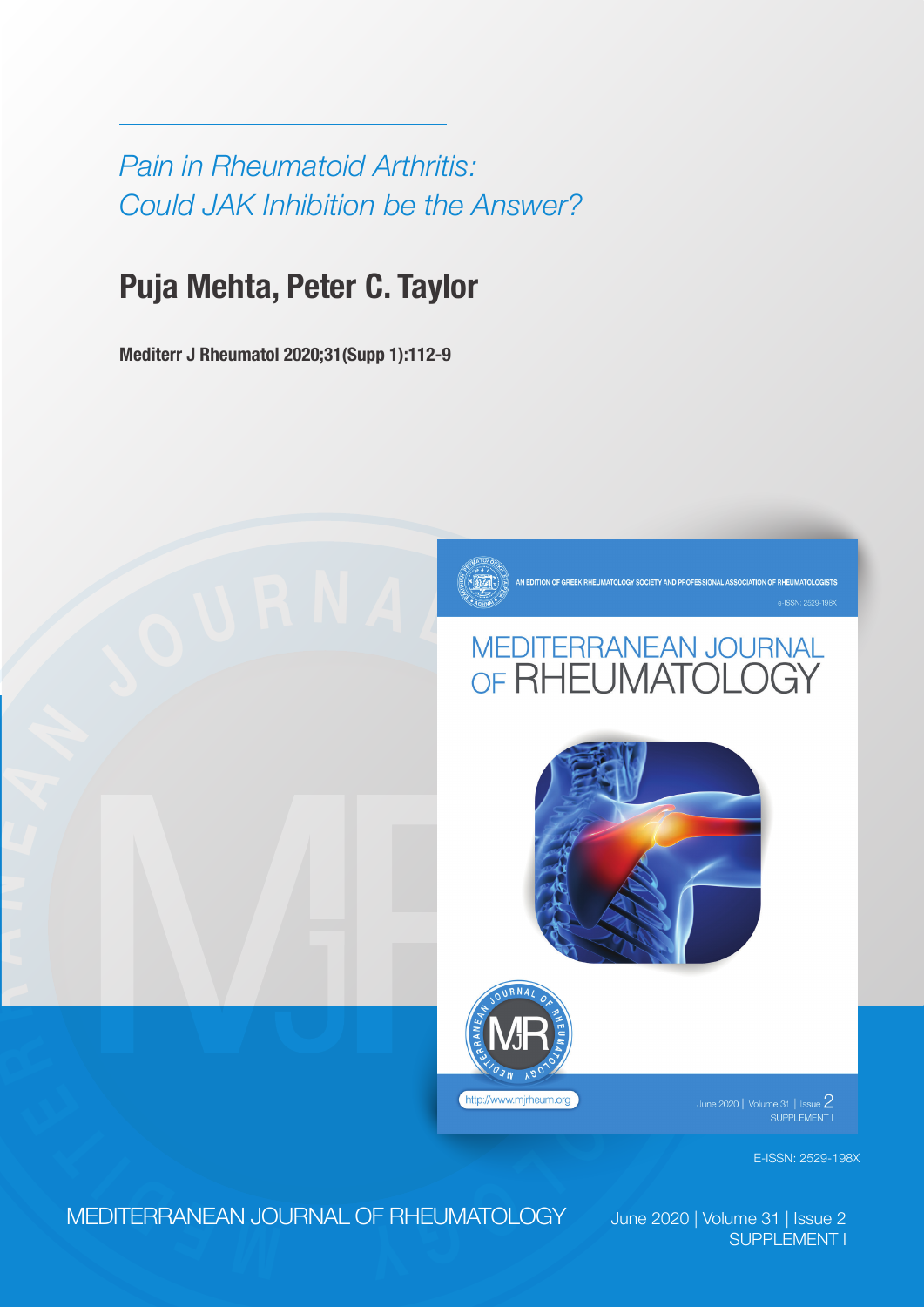

**This work is licens under a Creative Commons Attribution 4.0 International License. ©Mehta P, Taylor PC.**





### **Pain in Rheumatoid Arthritis: Could JAK Inhibition be the Answer?**

#### **Puja Mehta1 , Peter C. Taylor2**

1 Department of Rheumatology, University College London Hospital (UCLH), London, United Kingdom, 2 Nuffield Department of Orthopaedics, Rheumatology and Musculoskeletal Sciences, University of Oxford, Oxford, United Kingdom

*Mediterr J Rheumatol 2020;31(Supp 1):112-9* https://doi.org/10.31138/mjr.31.1.112 Article Submitted: 24 Feb 2020; Article Accepted: 3 Mar 2020; Available online: 11 Jun 2020

Keywords: Rheumatoid arthritis, pain, JAK inhibition, JAK-STAT

#### **INTRODUCTION**

Rheumatoid arthritis (RA) is an archetypal chronic, autoimmune inflammatory polyarthritis, which is characterized by peripheral joint pain, stiffness, and swelling. There have been considerable advances in management of RA, which has been revolutionized by the early and intensive use of immunotherapies. Despite these advances, pain is one of the largest unmet needs. Pain is multidimensional, defined by the International Association for the Study of Pain as "an unpleasant sensory and emotional experience associated with actual or potential tissue damage, or described in terms of such damage".<sup>1</sup> Patients with RA cite pain as their most important health priority.2 Pain has wide biopsychosocial implication and can increase work-disability and health-care utilization.3 Prognosis of pain in RA is often poor, even when inflammation is optimally controlled, ie, "remaining pain".4 Better understanding of the characteristics, mechanisms and perception of pain, is critical in determining the most appropriate treatment approach. Escalation or switching of immunotherapies in patients with non-inflammatory pain, may be ineffective and unnecessarily risk loss of control of inflammation, as well as exposing patients to treat-

#### **Corresponding Author:**

Peter C. Taylor Professor, Botnar Research Centre, Nuffield Department of Orthopaedics Rheumatology and Musculoskeletal Sciences University of Oxford Old Rd, Headington, Oxford OX3 7LD, United Kingdom E-mail: peter.taylor@kennedy.ox.ac.uk

ment-related adverse events. Furthermore, better understanding of non-inflammatory pain mechanisms may enable the development of targeted treatment strategies for specific subgroups of patients. The pain experience in RA is multifactorial, resulting from a complex

interaction between genetics, psychology, comorbidities, joint pathology and alterations in both peripheral and central pain processing.5 Diagnosing, measuring and appropriately managing pain in RA is very challenging. There is accumulating evidence to suggest that targeting the Janus kinase/signal transducer and activator of the transcription (JAK-STAT) pathway may improve pain outcomes in RA. Here, we describe the impact, mechanisms and difficulties associated with measuring pain in RA and emerging role of JAK inhibition.

#### **THE BURDEN OF PAIN IN RA**

Despite therapeutic advances and improved clinical outcomes, pain remains a considerable unmet need, which affects both quality of life and work capacity.<sup>6</sup> Patients with RA commonly highlight pain as their most important problem, as demonstrated by a study of 96 patients who ranked pain as the most important out of 17 patient-related outcomes (PROs).<sup>7</sup> 68% of RA patients rate pain as their highest priority for improvement, and 90% of RA patients rate pain as one of their top three priorities.<sup>8</sup> In an international observational study of PROs, the majority of the cohorts with established RA in Europe (60%) and the  $US$  (65%) reported discontent with pain management<sup>9</sup>. Contemporary unmet needs in RA are changing; health domains of pain, fatigue and mood disturbance are closely linked and associated with restrictions in social participation.10,11 In distinction to past generations of RA patients, where joint deformity and consequent disability were very evident to the treating physician, these contemporary unmet needs are of a subjective nature, and known only to the patient themselves.<sup>11</sup> However, key treatment goals of physicians are achieving remission, reduction in inflammation, prevention of structural damage and disability.12,13 It is therefore important that the

112 Cite this article as: Mehta P, Taylor PC. Pain in Rheumatoid Arthritis: Could Jak Inhibition be the Answer? Mediterr J Rheumatol 2020;31(Supp 1):112-9.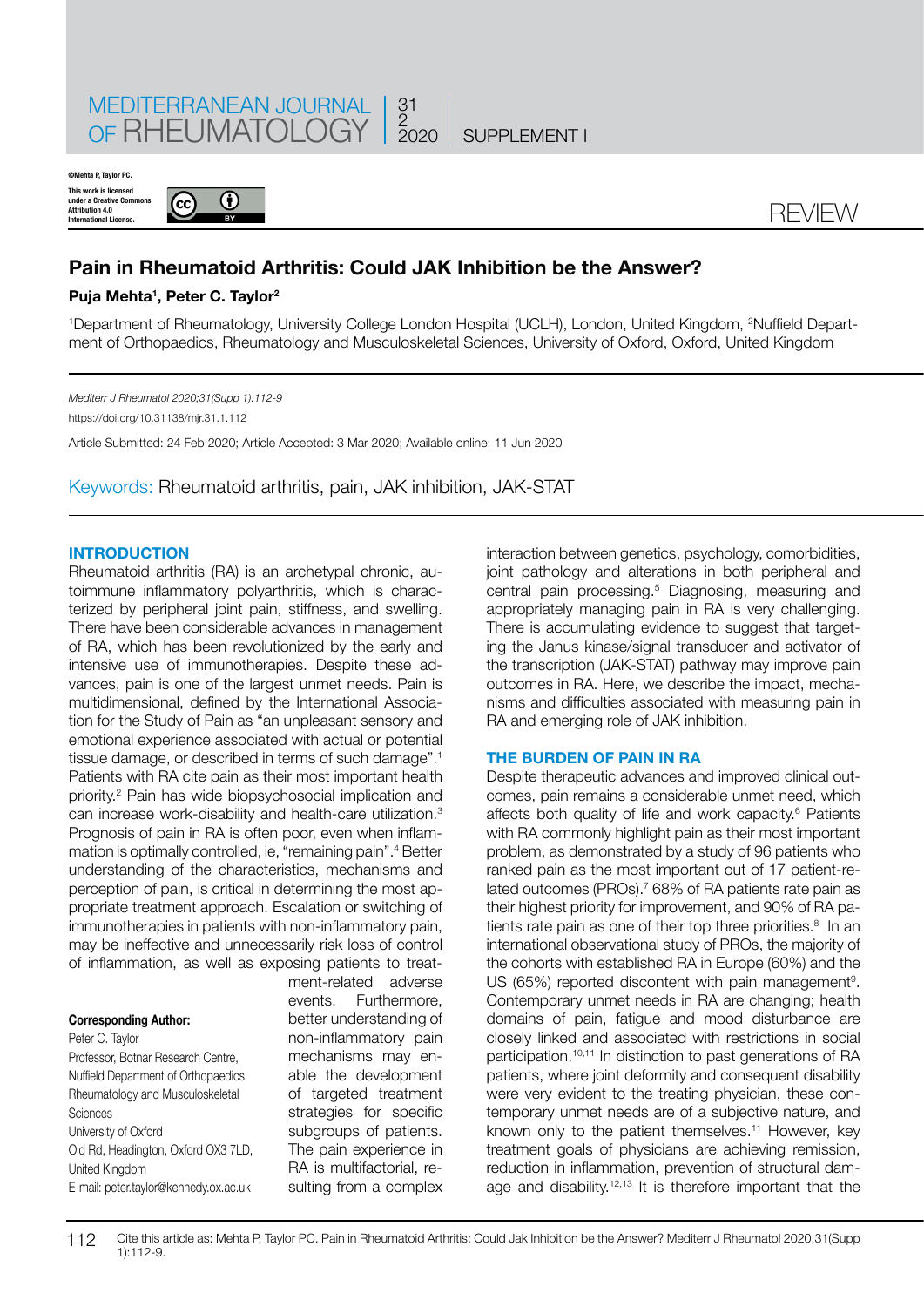treating physician recognises this dichotomy and having identified the issues that concern an individual patient, address them where possible with both pharmacological and non-pharmacological interventions as appropriate. Pain is associated with high disease activity<sup>14</sup> and can be reduced by early effective treatment of inflammatory disease.15 Female sex14,16 may be related to worse pain over time, and psychological factors influence pain reporting in RA14,17 and radiographic changes may be linked to future pain.<sup>14</sup> Pain scores of patients with early severe rheumatoid arthritis are correlated with higher levels with patients' global assessment of disease, morning stiffness and to a lesser degree disability (measured by Health Assessment Questionnaire tool; HAQ and C reactive protein; CRP) rather than with radiographic changes.<sup>18</sup>

#### **MECHANISMS OF PAIN IN RA**

Clinically, RA is identified by synovitis, which classically corresponds with inflammation-driven pain. Studies have shown that inflammation of the synovium is accompanied by prostaglandin and bradykinin production, which leads to the activation of thin unmyelinated sensory nerves (C fibers) in the synovium<sup>19</sup>. The development of generalized and widespread pain in RA may be in large part related to the inflammatory impact on the peripheral nerves.20 Thus, inflammatory actions on nerve endings, including nociceptive fibres, may result in long-term sensitization, which contributes to chronic pain conditions. Proinflammatory cytokines like tumour necrosis factor (TNF) and interleukin 6 (IL-6) are both of specific importance in RA pathogenesis, and cytokine blockade is therapeutically beneficial. Both TNF and IL-6 also affect pain thresholds in experimental arthritis.<sup>21,22</sup> as well as longterm sensitisation of joint nociceptors.19 It is postulated that arthritic joints expand their total receptive field to the surrounding area of normal noninflamed tissue. The enhanced response to stimulation of joints that are inflamed could be mediated by peripheral sensitization.<sup>23</sup> Additional increased pain responses to noninflamed tissue could be generated in the spinal cord, leading to central sensitisation. Central sensitisation occurs when normal inputs begin to produce aberrant feedback due to the excitation of the neurons in the central nervous system. Studies have shown that anxiety, low mood, and depression have an impact on clinical pain reporting in RA and can influence brain activation in frontal regions, measured by brain functional neuroimaging studies.<sup>24</sup> Interestingly, patients with RA treated with biologic therapies were found to have early improvements in brain pain sensitization, observed by brain functional imaging using blood oxygen level-dependent signals, within days of treatment with biologic agents, predating an observed clinical response in peripheral joint synovitis.25

It is thought that central sensitization to nociceptive stimuli results in a decrease in the threshold (allodynia) and an increase in the responsiveness (hyperalgesia) to noxious stimuli. In RA, general hyperalgesia to mechanical and thermal stimuli have been reported,<sup>26</sup>, and decreased pain thresholds over nonpainful areas have been shown in both early<sup>27</sup> and established<sup>28</sup> RA. It is unclear when central sensitisation patterns are established in the disease course of RA, or if they are reversible or amenable to specific targeted therapy. It is important to remember that central sensitisation may result from sustained nociceptive input from joint inflammation or from comorbid conditions such as fibromyalgia, secondary osteoarthritis, chronic lower back pain, obesity, smoking and diabetes.

#### **PAIN AND DISEASE ACTIVITY SCORES (DAS)**

Pain is considered to be one of the cardinal features of inflammation and therefore physicians have historically considered pain a marker of disease activity. Current management recommendations emphasise a treat-totarget approach to achieve remission, in which treatment is titrated according to composite measures of disease activity. The DAS28 is comprised of tender (TJC28) and swollen joint count (SJC28) out of a defined set of 28 joints, a patient self-reported global health evaluation assessed on a visual analogue scale (VAS-VAS-GH), and an acute phase marker (CRP or ESR [Erythrocyte Sedimentation Rate]). A DAS28-ESR >5.1 is the threshold used to determine high-disease activity and biologic eligibility in the UK; a DAS28-ESR ≥3.2- 5.1 indicates moderately active disease, and <2.6 disease remission. Of these components, SJC28 and acute-phase marker are observed by the assessor, and VAS-GH and TJC28 are reported by the patient.

Non-inflammatory pain (and its effects on the TJC and VAS-GH) can confound interpretation of the DAS28-ESR ≥3.2 as a measure of active inflammation. Non-inflammatory pain can result in misclassification of patients in remission as having active inflammation leading to inappropriate escalation of treatment and can compromise clinical trial inclusion criteria and outcomes. These scores also serve as regulatory efficacy endpoints for drug-licensing and are commonly criticised for not fully capturing the patient-experience or being sensitive enough to personalise treatments.

#### *Confounders of DAS28*

Self-reported disease activity and joint tenderness on palpation may increase with inflammation from active RA, but may also be increased by changes in pain processing (centrally augmented pain) or comorbidities. TJCs and the VAS-GH were high in patients with established RA fulfilling fibromyalgia (FM) classification.29 Patients with fibromyalgia (without RA) generate high DAS28 scores comparable to patients with active RA, mainly due to high reporting of TJC, despite low SJC and acute phase markers.30 Central sensitisation and joint inflammation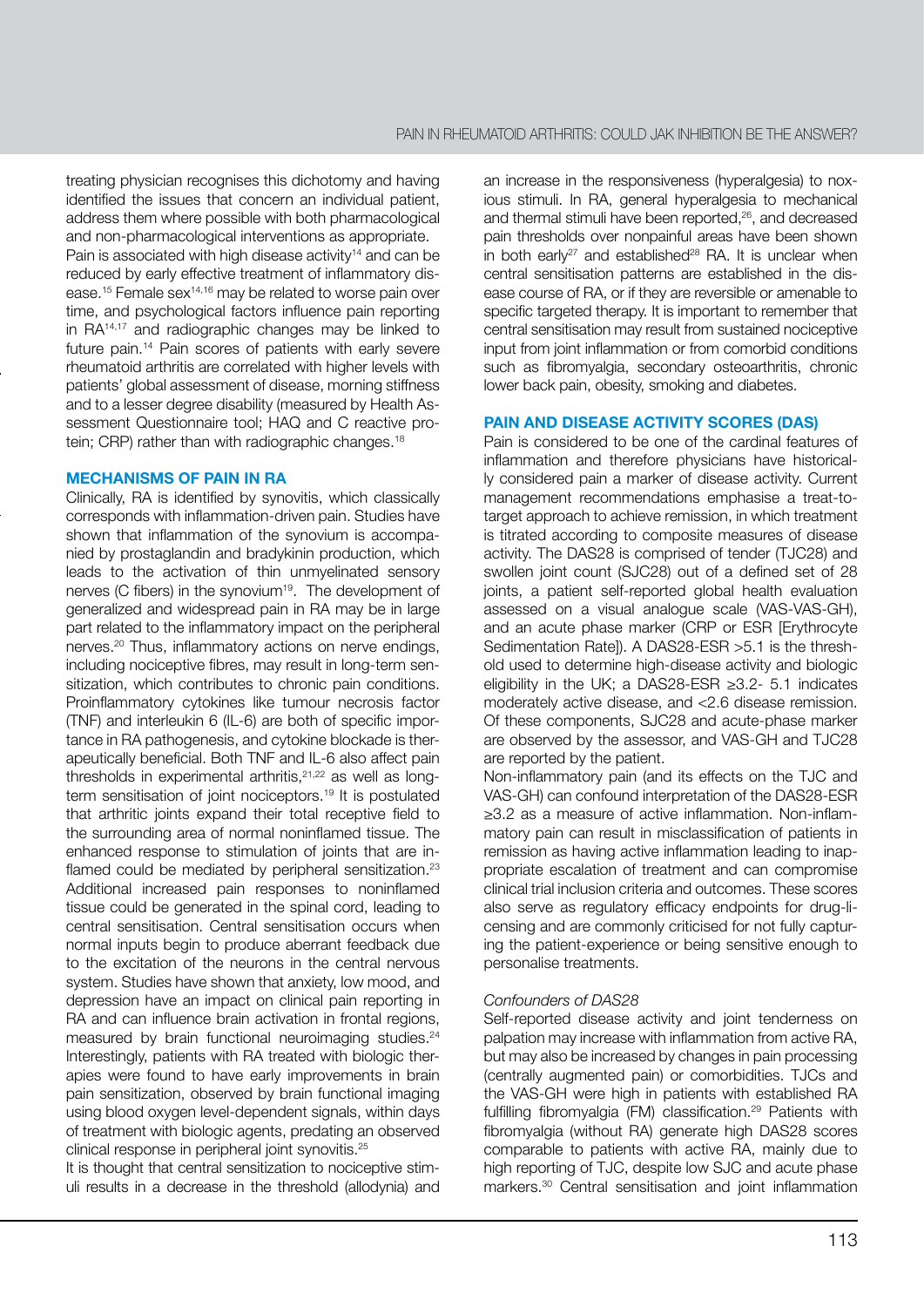may coincide in patients with confirmed RA; patients with RA and comorbid fibromyalgia report increased pain<sup>31</sup> and have higher DAS28 scores<sup>32</sup> than those with RA alone, suggesting that central sensitisation influences the score. It is unclear if fibromyalgia is a true co-morbidity of RA, or whether this represents a mechanism of pain processing as part of RA. Other symptoms such as anxiety, depression and fatigue are strongly associated with chronic pain, may influence the DAS28, and might also reflect overlapping mechanisms within the central nervous system in people with RA.5

#### *Measuring non-inflammatory pain using DAS28*

Pain is a difficult symptom to measure because it fluctuates and may be experienced or described differently by people at different times (inter- and intra- patient variability).

There have been several attempts to measure non-inflammatory pain contributions using the components of the DAS28-ESR. The absolute difference in tender and swollen joint has been shown to be associated with FM status ("fibromyalgic RA") in a population of RA patients.33 Data from a Swedish national registry suggested that the ratio of tender to swollen joint might predict a reduced treatment response of RA to biologic therapy.34 The DAS28-P is the proportion of DAS28-ESR attributable to patient-reported components (TJC and VAS-GH) and is only calculated for active RA cases due to loss of normality at low values of DAS28.35 The DAS28-P index is a derived index, calculated using the following equation: (0.56 x √TJC)+(0.014 x VAS-GH) / (0.28 x √SJC) x (0.56  $x \sqrt{J}$ JC) + (0.7 x ln(ESR)) + (0.014 x VAS-GH).<sup>35</sup>. Higher baseline DAS28-P in early RA (in the Early Rheumatoid Arthritis Network (ERAN) inception cohort) predicted less improvement in pain at 12 months.<sup>35</sup> DAS28-P was associated with pain severity and predicted future pain in early<sup>35</sup> and established<sup>36</sup> RA and in patients commencing or changing biologic or non-biologic disease-modifying antirheumatic drugs (DMARDs).<sup>36</sup> The DAS28-P has been associated with increased pain sensitivity and concurrent FM in people with RA.29,37 However, the DAS28-P may have limited utility when the DAS28 is <3.2, as small denominators used in its calculation would likely lead to high measurement error.

A recent study demonstrated the utility of derived indices as measures of non-inflammatory mechanisms of pain in patients with active RA. The authors obtained data from multiple observational epidemiology studies of people with active RA (DAS28>3.2), using baseline and follow-up data from the BSRBR participants (1) commencing anti-TNF therapy (n=10,813), or (2) changing between non-biologic DMARDs (n=2992), (3) Early Rheumatoid Arthritis Network participants (n=813), and (4) participants in a cross-sectional study exploring fibromyalgia and pain thresholds (n=45).<sup>27</sup> Derived indices were the proportion of DAS28 attributable to patient-reported components (DAS28-P), tender-swollen difference and tender:swollen ratio. CRP was used as a co-variate marker for inflammatory disease activity. Pressure pain detection threshold (PPT) at a distance from affected joints was used as an index of central sensitisation. DAS28, TJC, VAS, DAS28-P, tender-swollen difference and tender:swollen ratio were more strongly associated with pain, PPT and fibromyalgia status than were SJC or ESR. DAS28-P, tender-swollen difference and tender:swollen ratio better predicted pain over 1 year than did DAS28 or its individual components. With respect to other PROs, DAS28-ESR and its components and each of the derived indices (including DAS28-P) were significantly associated with SF-36 Bodily Pain scores in each participant group. There were no significant associations between SJC or ESR and PPTs or FM classification, suggesting that ongoing inflammation might not be necessary to sustain central sensitisation in RA, but may have contributed to the development of sensitisation earlier in the disease course. Self-reported fatigue and poor mental health scores are associated with worse pain and greater central sensitisation in people with RA. Fatigue and/or poor mental health might, therefore, be additional centrally mediated non-inflammatory mechanisms that confound inflammatory disease assessment using DAS28-ESR. Limitations of this study include using the CRP as a sole measure of inflammation, as some patients with RA have ongoing inflammation, despite a normal CRP and the absence of imaging (MRI or ultrasound) to evaluate subclinical synovitis.

#### *Remaining /Residual Pain*

In early arthritis, it is thought that active joint inflammation causes a significant burden of pain. However, several studies show that pain may persist in inflammatory remission.4,38 Multiple randomized controlled trials have reported significant pain reduction associated with treatment with DMARDs, but many patients still experience clinically meaningful levels of remaining pain despite treatment.39 A minority of patients attain and sustain remission.9,40 However, even in patients achieving remission, residual pain may be present in 28%, suggesting that not all experiential pain is inflammatory in origin.<sup>9,39</sup> A study from the British Society for Rheumatology Biologics Register (BSRBR) reported that bodily pain scores improved in both RA patients started on biologic DMARDs and non-biologic DMARDs.36 However, after 1 year of treatment, pain scores in both groups continued to be greater than 1 standard deviation, worse than the general population average. These patterns were noted even among individuals with moderate to good responses to DMARD treatment, assessed by the European League of Rheumatism (EULAR) response criteria, EU-LAR remission criteria, and absolute values of SJC and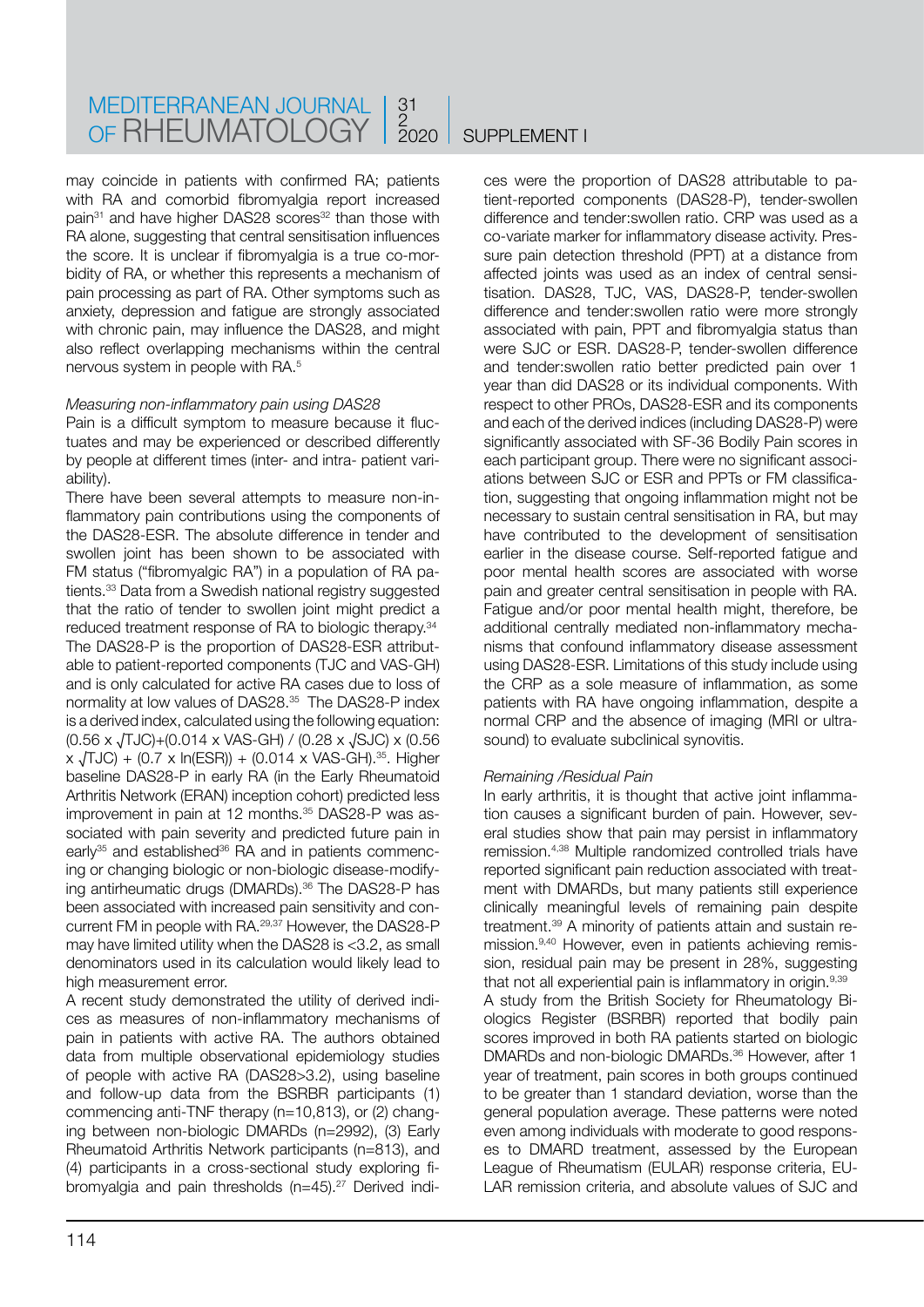ESR. In a study of DAS28 remission in the Arthritis and Rheumatology Clinic of Kansas and the RA Evaluation Study databases, mean and median pain scores were 2.43 and 1.50 on a 0-to-10 visual analogue pain scale.<sup>41</sup> Although these values were relatively low, they were higher than the cut point of 1.25, which separated patients who were satisfied with their health from those who were not. This observation indicated that, even among patients in DAS28 remission, many still have enough pain to negatively affect health satisfaction.

One study demonstrated that clinically significant pain continues among a substantial proportion of patients in DAS28 remission, but not among those in ACR/EULAR remission.4 Among 157 patients (out of a total of 865 assessed) in sustained DAS28-CRP remission for longer than 1 year, the prevalence of clinically significant pain (MDHAQ pain ≥4) was 11.9% at baseline and 12.5% at 1 year. No markers of inflammatory activity were associated with increased pain severity at baseline or 1 year. Patient global assessment, disability (MDHAQ function), fatigue (MDH-AQ fatigue), sleep problems (MDHAQ sleep), and self-efficacy were strongly associated with pain at both baseline and 1 year. Inflammatory disease activity and joint damage (assessed using sharp scores) were not significantly associated with MDHAQ pain at baseline or at 1 year. Fatigue, sleep problems, and poor self-efficacy are part of a noninflammatory symptom cluster associated with "symptom intensification" syndromes, which may result from deficits in central sensitisation, resulting in allodynia and hyperalgesia. Disease duration was also significantly associated with pain severity at 1 year, which may reflect accrual of joint damage with time or progression towards a hyperalgesic state. Disease duration, however, was not associated with pain severity at baseline, suggesting that the observation may have been due to chance or a fibromyalgic state that was present at one year, but not at baseline. Clinically significant pain was not seen in patients with ACR/EULAR remission, likely due to the ACR/EULAR criterion limiting the patient global assessment score to ≤1. As the patient global assessment is heavily influenced by pain, this criterion essentially excludes patients with high pain scores. This study was limited by the lack of assessments involving the feet, subclinical synovitis and racial heterogeneity (which may influence pain perception). The authors discussed the difficulty in evaluating change in pain levels. They used a median improvement in pain of 20% in logistic regression models as a threshold for determining improvement; however, a clinically meaningful improvement threshold is unclear.

A study of 1241 unselected, early RA patients from the Swedish registry demonstrated that 58% patients had remaining pain (pain >20mm using a 100mm VAS) in spite of a good EULAR response at 3 months of treatment with methotrexate (MTX) monotherapy.<sup>39</sup> Remaining pain, in spite of good EULAR response, was associated with higher baseline disability, using the HAQ (adjusted OR 2.2; 95% CI 1.4-3.4, per unit increase) and less baseline inflammation, using ESR (adjusted OR 0.81 [95% CI 0.70–0.93] per 10-mm increase). In addition, higher baseline VAS-GH associated with remaining pain, but markers of 'inflammation' (SJC28, CRP level) and TJC28, current smoking, RF and anti-CCP antibody positivity were not associated with remaining pain. Similar associations were detected for remaining pain at follow-up, despite low inflammatory activity defined as a CRP <10 (37% of all patients). In this group, remaining pain was significantly associated with baseline HAQ (OR 1.45 [95% CI1.17–1.79]), VAS-GH (adjusted OR 1.1 [95% CI 1.05–1.16]), and TJC28 (adjusted OR 1.04 [95% CI 1.01–1.06]), but not with baseline ESR (OR 0.86 [95% CI 0.81–0.91]), adjusted for age and sex, or CRP level (adjusted OR 0.83 [95% CI 0.79–0.88]). This suggests that patients with low inflammation at baseline may have a reduced ability to respond to DMARD treatment with respect to pain. Furthermore, baseline pain and VAS-GH and lower baseline ESR and CRP were predictive for remaining pain, suggesting that a substantial proportion of patients may already have a widespread pain syndrome at diagnosis, which is unlikely to respond to anti-inflammatory, immunosuppressive therapy. Patients with remaining pain, also displayed significant reductions of ESR, SJC28 and TJC28 at three months, indicating the presence of a reversible joint inflammation at diagnosis. CCP and RF status in patients with remaining pain and good EULAR response was similar, suggesting that a misclassification of fibromyalgia and RA was unlikely. Although subclinical synovitis was not directly assessed in this study, baseline pain was low in the subgroup with remaining pain; the converse would have been expected if there was subclinical inflammation. This study suggested that patients who develop remaining pain, may have been sensitised by initial low-grade inflammation on nociceptive fibres. Almost 20% patients had an increase in pain over the three month follow-up period, predicted by low baseline VAS-VAS-GH and low TJC28, suggesting the development of fibromyalgia or central sensitisation throughout the disease course (rather than at diagnosis) or poor pain coping strategies. The study was limited by the lack of assessment for subclinical synovitis, depression/anxiety and short treatment duration, as 12 weeks may be too short a duration to observe the full treatment effect of an immunosuppressive therapy.

Most disease-modifying therapies may exert benefit by suppressing inflammation, but may not improve or reverse dysregulated pain thresholds, hyperalgesia or allodynia. Of note, similar patterns have been shown in models of transient experimental arthritis, where initial joint inflammation was followed by a long-lasting pain behaviour, persisting after resolution of inflammation and non-responsive to anti-inflammatory medication.42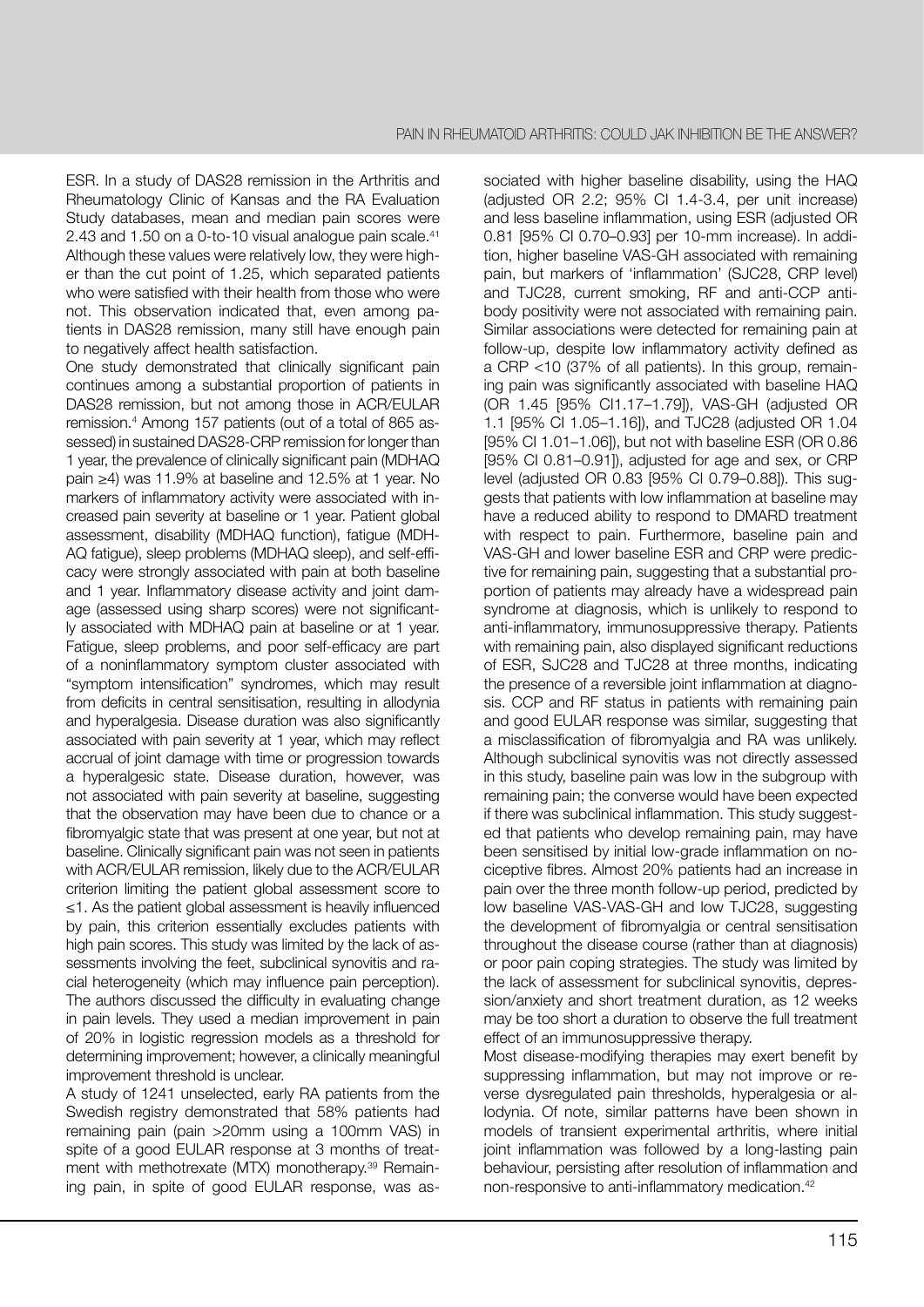#### *painDETECT in RA*

The painDETECT questionnaire was originally designed using chronic lower back pain patients and is used as a surrogate marker for the presence of neuropathic pain and central sensitisation. It has not been validated in RA, but studies have demonstrated its utility. In a study of 100 RA patients with well-controlled disease (mean DAS28 2.07+/-0.9), 28% had possible neuropathic pain and 5% had features of likely neuropathic pain by painDETECT scoring.43 There was a positive correlation between VAS and painDETETCT (r<sup>2</sup>=0.757). Obese patients were more likely to report pain than subjects with a normal BMI. Mood disorders (likely to influence pain) were not evaluated in this study. In the DANBIO Danish registry of 3,826 RA patients, 20% of patients had neuropathic pain using painDETECT scoring, which was associated with DAS28-CRP and VAS, but not with indicators of peripheral inflammation (CRP and SJC).<sup>44</sup> In the prospective FRAME-cohort 102 RA patients were studied using clinical assessments, MRI hand imaging and PROs, including painDETECT, in order to evaluate the prognostic value of pain classification by the painDETECT score in relation to change in DAS28- CRP, VAS pain, and RAMRIS (MRI) score in RA patients initiating or escalating anti-inflammatory treatment.45 No prognostic value of painDETECT pain classification was found in relation to change of DAS28-CRP, RAMRIS score, or VAS pain. Intriguingly a high painDETECT score (non-nociceptive pain) at baseline was not associated with worse outcomes, in fact these patients had numerically greater improvement in DAS28-CRP, ie, reversible inflammatory driven pain hypersensitivity. Pain classification by painDETECT was not independently associated with change in DAS28-CRP, RAMRIS score, or VAS pain in the prognostic models. Patients with unclear pain mechanisms had reduced numerically treatment response, suggesting that their pain experience had been uncoupled from inflammation.

#### *Measuring pain*

Articular or peri-articular inflammation may cause pain. The presence of non-inflammatory pain mechanisms does not exclude concurrent inflammation, and even moderate disease activity is longitudinally associated with both poor function and joint damage,<sup>46</sup> which may in turn lead to mechanical reasons for pain. Assessment for subclinical synovitis with ultrasound or MRI is important in spite of DAS28 remission, and may help to titrate treatment to achieve remission, especially where non-inflammatory mechanisms might conceal contributions of persistent synovitis to DAS28-ESR.

Non-inflammatory mechanisms underlying important symptoms such as pain, fatigue, depression or anxiety are important when patients have persistent pain, despite the DAS28-ESR suggesting that inflammation is well-controlled. Derived measures (such as the DAS28-P) are unlikely to be appropriate for patients in DAS remission, where more experimental measures such as PPT or other forms of quantitative sensory testing might reveal non-inflammatory pain mechanisms.

There are no clear accepted definitions of thresholds for pain and remaining pain. Traditionally studies have evaluated pain improvement using 'change from baseline' measures. A recent post-hoc analysis of the RA-BEAM trial focussed specifically on pain outcomes.<sup>47</sup> In RA-BEAM, a Phase 3 clinical trial of baricitinib, an oral, selective inhibitor of JAK1 and JAK2, baricitinib plus methotrexate (MTX) was associated with significant clinical improvements compared to patients treated with adalimumab plus MTX or placebo plus MTX. Baricitinib- and adalimumab-treated patients demonstrated similar improvement in SJC, with both groups demonstrating statistically significantly greater improvement relative to the placebo group beginning at Week 1 that was maintained through the placebo-controlled period (Week 24). For patient-reported pain, however, baricitinib-treated patients reported statistically significantly greater improvements as early as Week 1 compared to placebo-treated patients, and as early as Week 2 when compared with adalimumab-treated patients.

In the absence of standard pain thresholds in RA, the authors took two approaches. First, they applied percent change from baseline threshold recommendations from the chronic pain literature from the Initiative on Methods, Measurement, and Pain Assessment in Clinical Trials (IMMPACT), an organisation which aims to improve clinical trials of treatments for pain.48 A 30% improvement threshold is described as "much improved, meaningful differences" and 50% represents "very much improved, substantial improvement" in chronic pain conditions. A 70% improvement threshold, although not defined in IMMPACT, was also evaluated, because it is analogous to ACR response endpoints. To evaluate absolute pain, the authors studied thresholds of remaining pain (ie, the absolute value of patient-reported pain) of ≤10 mm, ≤20 mm, or ≤40 mm, at Week 24. The ≤20 mm threshold indicates when satisfaction with health is not negatively affected by pain, and was the cut-off selected for 'remaining pain'. The ≤40 mm threshold was derived from observed cut-off points between the pain VAS and 122 the Patient Acceptable Symptom State (PASS). A mediation analysis with multiple mediators was conducted to evaluate the relationship between levels of inflammation and pain relief. The total treatment effect on pain relief over placebo, that could be accounted for by changes in CRP, ESR and SJC in the mediation analysis, was the 'indirect' or mediation effect, whilst the total treatment effect remaining was termed the 'direct' effect.

Baricitinib demonstrated greater and more rapid achievement of clinically significant levels of pain relief than adali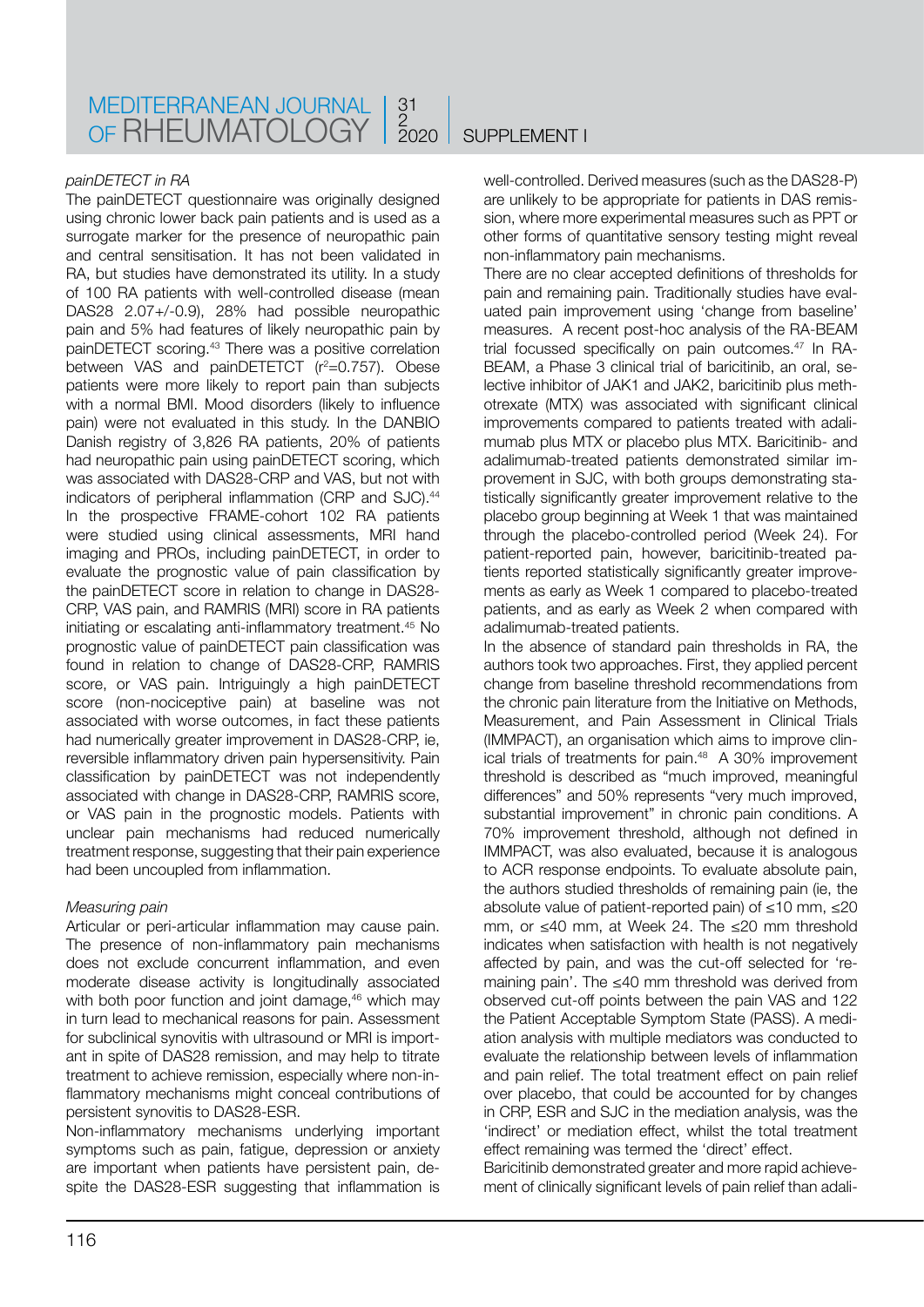mumab or placebo through Week 24. Furthermore, this differential effect became more marked as the pain relief thresholds increased, with approximately 40% of the patients receiving baricitinib achieving ≥70% pain relief from baseline by Week 24.47

Intriguingly there was a very rapid onset of effective mean pain relief at a cohort level with baricitinib and MTX.<sup>47</sup> For those patients achieving ≥50% or ≥70% pain relief, baricitinib had a shorter median time to achieving these pain relief thresholds than placebo or adalimumab. Specifically, for ≥50% pain relief, the 4 weeks needed for baricitinib was approximately half that of adalimumab treated patients (8 weeks). For patients achieving ≥30% pain relief, baricitinib and adalimumab had similar median time to onset (approximately 2 weeks). Interestingly, the differences in pain relief between baricitinib and adalimumab could not be accounted for by effects of inflammation, as measured by CRP.<sup>47</sup>

These findings are also demonstrated by tofacitinib, which blocks JAK 1 and 3, and is the most extensively studied JAK inhibitor. There is significant reduction in RA patients' assessment of pain with tofacitinib compared to placebo. Some patients reported pain relief within the first 24 hours of JAK inhibitor administration, well before a demonstrable effect on inflammation.49 Tofacitinib, administered 5 mg bd, was associated with a 45%–54% improvement in the patients' assessment of pain and a 44%–60% improvement in Physician Global Assessment (PGA) score, while placebo resulted in less improvement (29% for pain and 39% for Physician Global Assessment [PtGA]).

#### **THE JAK-STAT PATHWAY IN PAIN MODULATION**

The JAK-STAT intracellular pathway, is involved in a complex cytokine cascade, generating both pro-nociceptive as well as pro- and anti-inflammatory cytokines.<sup>50</sup> Pro-inflammatory cytokines that may contribute to hyperalgesia include TNF-α, IL-6, IL-4, IL-1β, IL-12, IL-18 and granulocyte macrophage colony stimulating factor (GM-CSF).47,50 Of these, all but TNF-α, IL-1β and IL-18 signal via the JAK-STAT pathway. IL-6 induces JAK (JAK1 and JAK2) mediated phosphorylation of STAT1 and STAT3 proteins. IL-6 and STAT3 are key mediators of both chronic inflammation and joint destruction in RA. In the CNS, STAT3 plays an essential role in IL-6 signalling. The blockade of the JAK-STAT3 activity prevented the strong expression of IL-6 and of other factors induced in the spinal cord after nerve lesion in rats and attenuated mechanical allodynia.<sup>51</sup> GM-CSF signals through JAK2 homodimers. In a rodent collagenase-induced instability model of osteoarthritis, pain was shown to be GM-CSF dependent and neutralising GM-CSF rapidly and completely abolished arthritis pain.52

#### **CONCLUSIONS**

Pain represents a significant unmet need in managing many rheumatic conditions and results from a complex interaction of structural damage, inflammation, peripheral sensitisation and central amplification. The observation of JAK inhibitors ameliorating not only inflammation but also pain in patients with RA is very promising. Although the exact mechanisms of pain modulation associated with the JAK-STAT pathway is unknown, multiple, simultaneous cytokine blockade with JAK inhibitors, is likely to play a key role. Further investigation into the mechanistic basis for pain relief and the impact on suffering associated with JAK inhibition is warranted. In time, clinicians will have better tools to personalise therapies according to the individual pain profiles/signatures to improve the outcome for patients.

#### **ACKNOWLEDGMENT**

Professor Taylor thanks Arthritis Research UK and the National Institute of Health Research for their funding of The NIHR Biomedical Research Centre in Musculoskeletal Disease at Oxford University Hospitals NHS Foundation Trust and the University of Oxford. The views expressed are those of the author(s) and not necessarily those of the NHS, the NIHR or the Department of Health.

#### **CONFLICT OF INTEREST**

The authors declare no conflict of interest.

#### **REFERENCES**

- 1. Classification of Chronic Pain. In: Merskey HB, N ed. Seattle: IASP Publications; 1994.
- 2. Heiberg T, Kvien TK. Preferences for improved health examined in 1,024 patients with rheumatoid arthritis: pain has highest priority. Arthritis Rheum 2002;47(4):391-7.
- 3. da Rocha Castelar Pinheiro G, Khandker RK, Sato R, Rose A, Piercy J. Impact of rheumatoid arthritis on quality of life, work productivity and resource utilisation: an observational, cross-sectional study in Brazil. Clin Exp Rheumatol 2013;31(3):334-40.
- 4. Lee YC, Cui J, Lu B, Frits ML, Iannaccone CK, Shadick NA, et al. Pain persists in DAS28 rheumatoid arthritis remission but not in ACR/EULAR remission: a longitudinal observational study. Arthritis Res Ther 2011 Jun 8;13(3):R83.
- 5. Walsh DA, McWilliams DF. Mechanisms, impact and management of pain in rheumatoid arthritis. Nat Rev Rheumatol 2014;10(10):581- 92.
- 6. Walker N, Michaud K, Wolfe F. Work limitations among working persons with rheumatoid arthritis: results, reliability, and validity of the work limitations questionnaire in 836 patients. J Rheumatol 2005;32(6):1006-12.
- 7. Gossec L, Dougados M, Rincheval N, et al. Elaboration of the preliminary Rheumatoid Arthritis Impact of Disease (RAID) score: a EULAR initiative. Ann Rheum Dis 2009;68(11):1680-5.
- 8. Heiberg T, Finset A, Uhlig T, Kvien TK. Seven year changes in health status and priorities for improvement of health in patients with rheumatoid arthritis. Ann Rheum Dis 2005;64(2):191-5.
- 9. Taylor PC. The importance of the patients' experience of RA compared with clinical measures of disease activity. Clin Exp Rheumatol 2010;28(3 Suppl 59):S28-31.
- 10. Benka J, Nagyova I, Rosenberger J, Macejova Z, Lazurova I, van der Klink JL, et al. Social participation in early and established rheumatoid arthritis patients. Disabil Rehabil 2016;38(12):1172-9.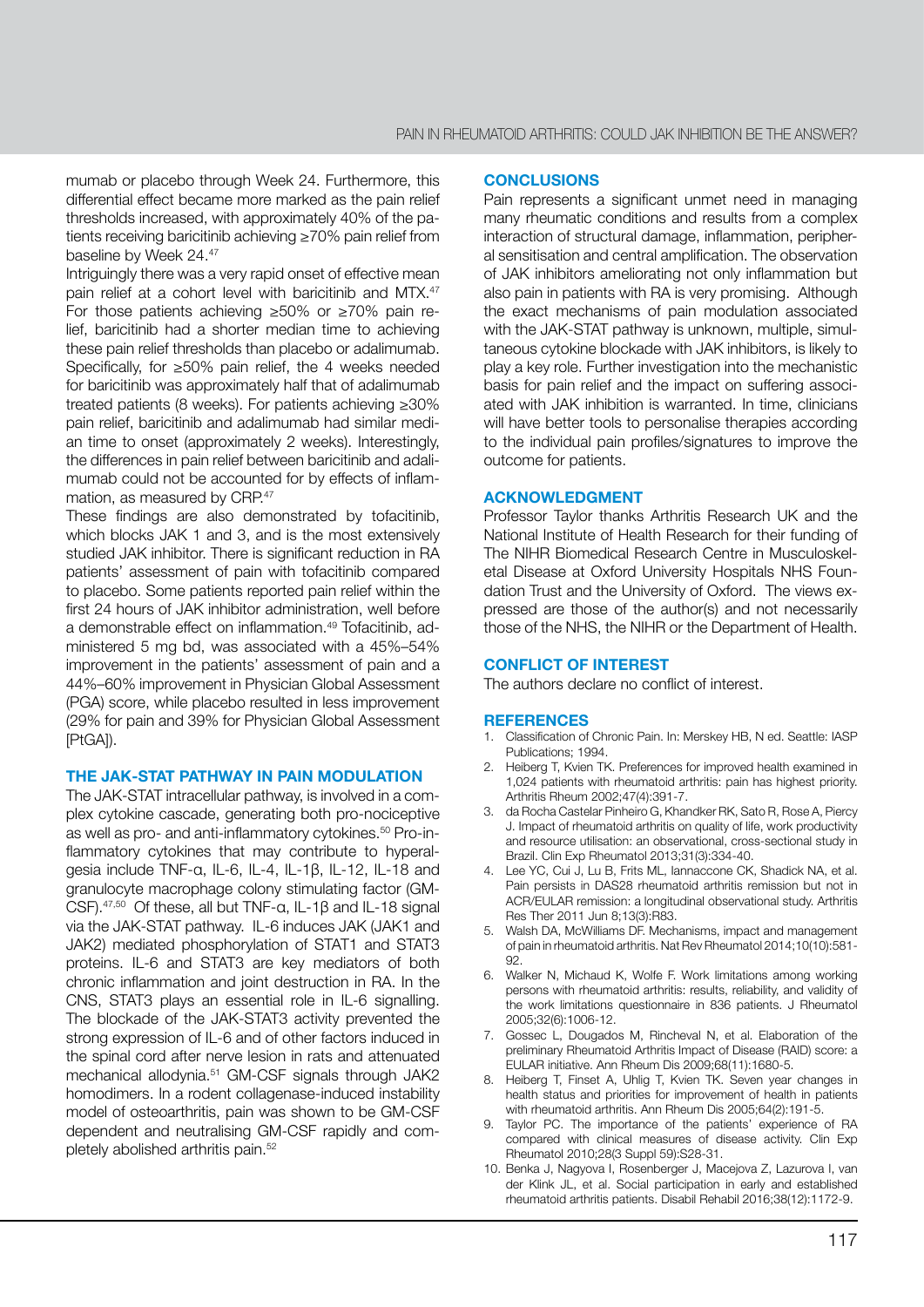#### MEDITERRANEAN JOURNAL OF RHEUMATOLOGY 31 2 2020 SUPPLEMENT I

- 11. Taylor PC, Moore A, Vasilescu R, Alvir J, Tarallo M. A structured literature review of the burden of illness and unmet needs in patients with rheumatoid arthritis: a current perspective. Rheumatol Int 2016;36(5):685-95.
- 12. McInnes IB, Combe B, Burmester G. Understanding the patient perspective - results of the Rheumatoid Arthritis: Insights, Strategies & Expectations (RAISE) patient needs survey. Clin Exp Rheumatol 2013;31(3):350-7.
- 13. Hewlett S, Smith AP, Kirwan JR. Values for function in rheumatoid arthritis: patients, professionals, and public. Ann Rheum Dis 2001;60(10):928-33.
- 14. Odegard S, Finset A, Mowinckel P, Kvien TK, Uhlig T. Pain and psychological health status over a 10-year period in patients with recent onset rheumatoid arthritis. Ann Rheum Dis 2007;66(9):1195- 201.
- 15. Wolfe F, Michaud K. Assessment of pain in rheumatoid arthritis: minimal clinically significant difference, predictors, and the effect of anti-tumor necrosis factor therapy. J Rheumatol 2007;34(8):1674- 83.
- 16. Hakkinen A, Kautiainen H, Hannonen P, Ylinen J, Makinen H, Sokka T. Muscle strength, pain, and disease activity explain individual subdimensions of the Health Assessment Questionnaire disability index, especially in women with rheumatoid arthritis. Ann Rheum Dis 2006;65(1):30-4.
- 17. Hagglund KJ, Haley WE, Reveille JD, Alarcon GS. Predicting individual differences in pain and functional impairment among patients with rheumatoid arthritis. Arthritis Rheum 1989;32(7):851-8.
- 18. Sarzi-Puttini P, Fiorini T, Panni B, Turiel M, Cazzola M, Atzeni F. Correlation of the score for subjective pain with physical disability, clinical and radiographic scores in recent onset rheumatoid arthritis. BMC Musculoskelet Disord 2002;3:18.
- 19. Schaible HG, von Banchet GS, Boettger MK, Bräuer R, Gajda M, Richter F, et al. The role of proinflammatory cytokines in the generation and maintenance of joint pain. Ann N Y Acad Sci 2010;1193:60-9.
- 20. Lee YC, Chibnik LB, Lu B, Wasan AD, Edwards RR, Fossel AH, et al. The relationship between disease activity, sleep, psychiatric distress and pain sensitivity in rheumatoid arthritis: a crosssectional study. Arthritis Res Ther 2009;11(5):R160.
- 21. Inglis JJ, Notley CA, Essex D, Wilson AW, Feldmann M, Anand P, et al. Collagen-induced arthritis as a model of hyperalgesia: functional and cellular analysis of the analgesic actions of tumor necrosis factor blockade. Arthritis Rheum 2007;56(12):4015-23.
- 22. Brenn D, Richter F, Schaible HG. Sensitization of unmyelinated sensory fibers of the joint nerve to mechanical stimuli by interleukin-6 in the rat: an inflammatory mechanism of joint pain. Arthritis Rheum 2007;56(1):351-9.
- 23. Pollard LC, Ibrahim F, Choy EH, Scott DL. Pain thresholds in rheumatoid arthritis: the effect of tender point counts and disease duration. J Rheumatol 2012;39(1):28-31.
- 24. Schweinhardt P, Kalk N, Wartolowska K, Chessell I, Wordsworth P, Tracey I. Investigation into the neural correlates of emotional augmentation of clinical pain. Neuromage 2008;40(2):759-66.
- 25. Rech J, Hess A, Finzel S, Kreitz S, Sergeeva M, Englbrecht M, et al. Association of brain functional magnetic resonance activity with response to tumor necrosis factor inhibition in rheumatoid arthritis. Arthritis Rheum 2013;65(2):325-33.
- 26. Edwards RR, Wasan AD, Bingham CO, 3rd, Bathon J, Haythornthwaite JA, Smith MT, et al. Enhanced reactivity to pain in patients with rheumatoid arthritis. Arthritis Res Ther 2009;11(3):R61.
- 27. McWilliams DF, Kiely PDW, Young A, Joharatnam N, Wilson D, Walsh DA. Interpretation of DAS28 and its components in the assessment of inflammatory and non-inflammatory aspects of rheumatoid arthritis. BMC Rheumatol 2018;2:8.
- 28. Leffler AS, Kosek E, Lerndal T, Nordmark B, Hansson P. Somatosensory perception and function of diffuse noxious inhibitory controls (DNIC) in patients suffering from rheumatoid arthritis. Eur J Pain (London, England) 2002;6(2):161-76.
- 29. Joharatnam N, McWilliams DF, Wilson D, Wheeler M, Pande I, Walsh DA. A cross-sectional study of pain sensitivity, diseaseactivity assessment, mental health, and fibromyalgia status in rheumatoid arthritis. Arthritis Res Ther 2015;17:11.
- 30. Leeb BF, Andel I, Sautner J, Nothnagl T, Rintelen B. The DAS28 in rheumatoid arthritis and fibromyalgia patients. Rheumatology (Oxford, England) 2004;43(12):1504-7.
- 31. Dhir V, Lawrence A, Aggarwal A, Misra R. Fibromyalgia is common and adversely affects pain and fatigue perception in North Indian patients with rheumatoid arthritis. J Rheumatol 2009;36(11):2443- 8.
- 32. Ranzolin A, Brenol JC, Bredemeier M, Guarienti J, Rizzatti M, Feldman D, et al. Association of concomitant fibromyalgia with worse disease activity score in 28 joints, health assessment questionnaire, and short form 36 scores in patients with rheumatoid arthritis. Arthritis Rheum 2009;61(6):794-800.
- 33. Pollard LC, Kingsley GH, Choy EH, Scott DL. Fibromyalgic rheumatoid arthritis and disease assessment. Rheumatology (Oxford, England) 2010;49(5):924-8.
- 34. Kristensen LE, Bliddal H, Christensen R, Karlsson JA, Gülfe A, Saxne T, et al. Is swollen to tender joint count ratio a new and useful clinical marker for biologic drug response in rheumatoid arthritis? Results from a Swedish cohort. Arthritis Care Res 2014;66(2):173-9.
- 35. McWilliams DF, Zhang W, Mansell JS, Kiely PD, Young A, Walsh DA. Predictors of change in bodily pain in early rheumatoid arthritis: an inception cohort study. Arthritis Care Res 2012;64(10):1505-13.
- 36. McWilliams DF, Walsh DA. Factors predicting pain and early discontinuation of tumour necrosis factor-alpha-inhibitors in people with rheumatoid arthritis: results from the British society for rheumatology biologics register. BMC Musculoskelet Disord 2016;17:337.
- 37. Salaffi F, Di Carlo M, Carotti M, Sarzi-Puttini P. The subjective components of the Disease Activity Score 28-joints (DAS28) in rheumatoid arthritis patients and coexisting fibromyalgia. Rheumatol Int 2018;38(10):1911-8.
- 38. Lee YC. Effect and treatment of chronic pain in inflammatory arthritis. Cur Rheumatol Rep 2013;15(1):300.
- 39. Altawil R, Saevarsdottir S, Wedren S, Alfredsson L, Klareskog L, Lampa J. Remaining Pain in Early Rheumatoid Arthritis Patients Treated With Methotrexate. Arthritis Care Res 2016;68(8):1061-8.
- 40. Prince FH, Bykerk VP, Shadick NA, Lu B, Cui J, Frits M, et al. Sustained rheumatoid arthritis remission is uncommon in clinical practice. Arthritis Res Ther 2012;14(2):R68.
- 41. Wolfe F, Michaud K. Proposed metrics for the determination of rheumatoid arthritis outcome and treatment success and failure. J Rheumatol 2009;36(1):27-33.
- 42. Bas DB, Su J, Sandor K, Agalave NM, Lundberg J, Codeluppi S, et al. Collagen antibody-induced arthritis evokes persistent pain with spinal glial involvement and transient prostaglandin dependency. Arthritis Rheum 2012;64(12):3886-96.
- 43. Ahmed S, Magan T, Vargas M, Harrison A, Sofat N. Use of the painDETECT tool in rheumatoid arthritis suggests neuropathic and sensitization components in pain reporting. J Pain Res 2014;7:579- 88.
- 44. Rifbjerg-Madsen S, Christensen AW, Christensen R, Hetland ML, Bliddal H, Kristensen LE, et al. Pain and pain mechanisms in patients with inflammatory arthritis: A Danish nationwide crosssectional DANBIO registry survey. PloS One 2017;12(7):e0180014.
- 45. Rifbjerg-Madsen S, Christensen AW, Boesen M, Christensen R, Danneskiold-Samsøe B, Bliddal H, et al. The course of pain hypersensitivity according to painDETECT in patients with rheumatoid arthritis initiating treatment: results from the prospective FRAME-cohort study. Arthritis Res Ther 2018;20(1):105.
- 46. Nikiphorou E, Norton S, Young A, Carpenter L, Dixey J, Walsh DA, et al. Association between rheumatoid arthritis disease activity, progression of functional limitation and long-term risk of orthopaedic surgery: combined analysis of two prospective cohorts supports EULAR treat to target DAS thresholds. Ann Rheum Dis 2016;75(12):2080-6.